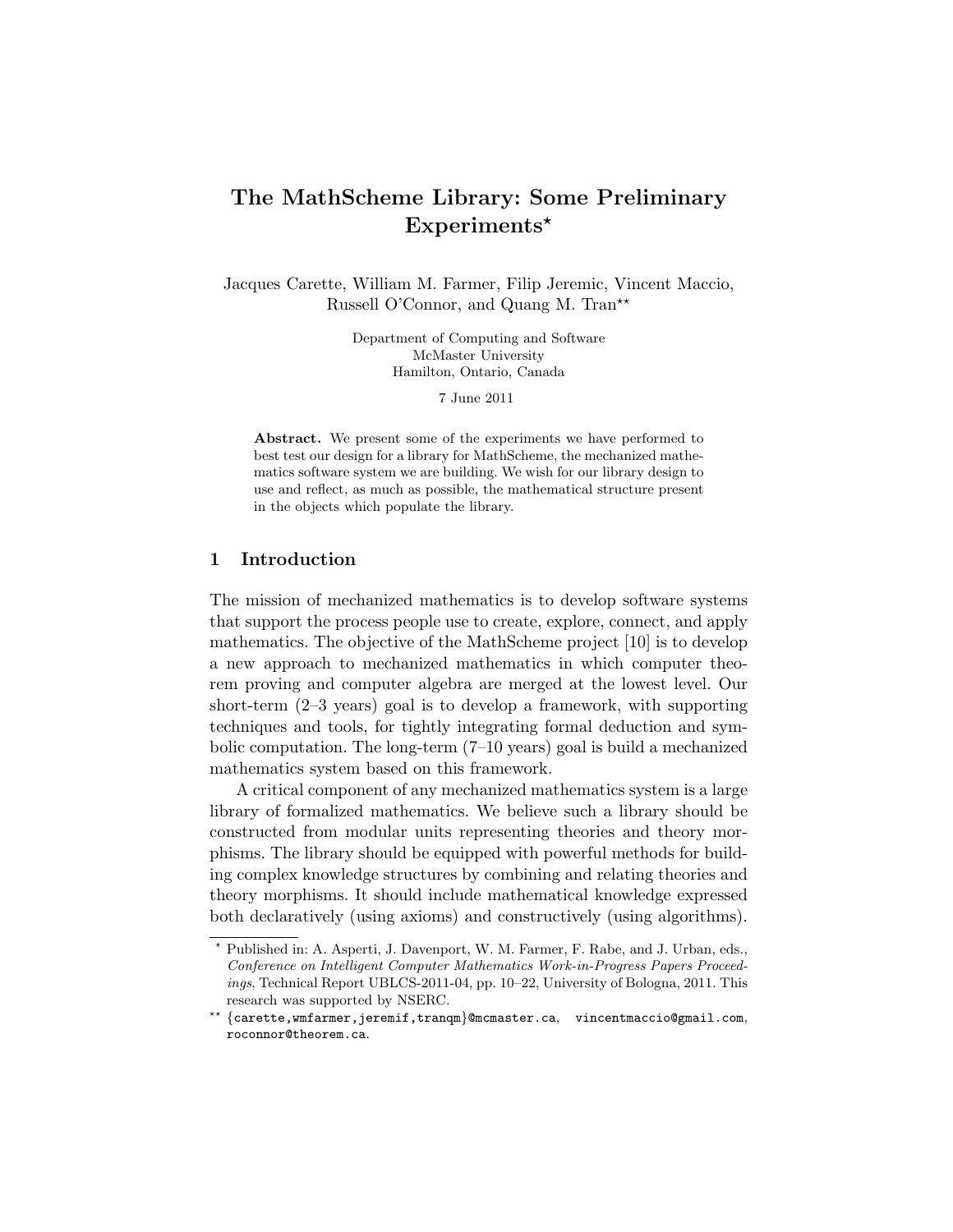And it should equally serve users who want to explore and apply the knowledge in the library and developers who want to organize and expand the knowledge in the library.

The design process for the MathScheme Library is being driven by a number of key ideas motivated by lessons learned from previous endeavors (ours as well as other's):

- 1. Abstract Theories. Abstract axiomatic theories, such as the familiar theories of abstract algebra, can be highly interrelated and, as a result, an unsophisticated formalization of abstract axiomatic theories will become bloated with redundancy as it grows larger. Can the tiny theories method, in which mathematical knowledge is organized as a network of theories built up one concept at a time, be used to systematically eliminate the harmful forms of this redundancy?
- 2. Concrete Theories. A concrete theory, as opposed to an abstract axiomatic theory, is a description of a specific mathematical structure and often serves as a basis for computation. Can concrete theories be developed using the same techniques as for developing abstract axiomatic theories?
- 3. Applied Universal Algebra. Universal algebra includes many useful algebraic constructions that can be applied to a wide variety of mathematical structures. Can these constructions be formalized uniformly as operations on theories?
- 4. Biform Theories. A biform theory [5] is a combination of an axiomatic theory and an algorithmic theory. Can biform theories uniformly replace axiomatic theories in libraries of formalized mathematics?
- 5. Theory Implementations and Interfaces. An implementation is a theory whose concepts and facts are divided into primitive and derived, while an *interface* to an implementation is a theory that contains some of the concepts and facts of the implementation but ignoring their status with respect to being primitive or derived. Can a library of theories be organized so that some theories are interfaces to several implementations and every implementation has one or more interfaces?
- 6. High-Level Theories. A high-level theory [1] is a high-level environment for reasoning and computation that is analogous to a high-level programming language. Can high-level theories be built on top of a networks of abstract axiomatic theories and concrete theories?

Although these key ideas seem to be sound in theory, they have not been sufficiently tested in practice. In particular, it is not exactly clear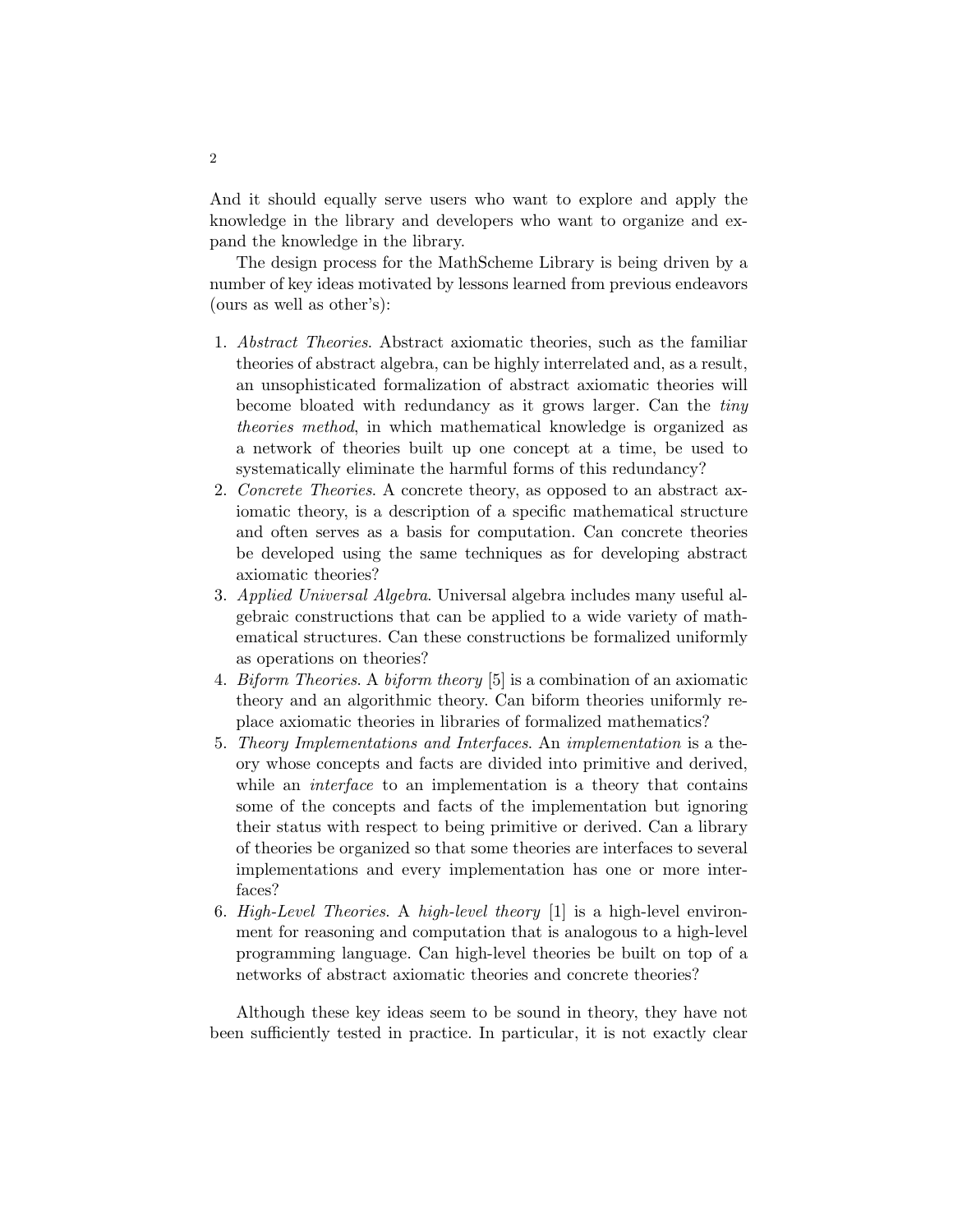how they should be implemented to meet the requirements of a "real" system. For this reason we are conducting a series of design-and-implement experiments to learn how to best incorporate these ideas into the Math-Scheme Library. We are particularly interested in exploring the impact these ideas can have on the scalability of contemporary libraries of formalized mathematics. In this work-in-progress paper, we report on experiments dealing with the first three ideas: abstract theories, concrete theories, and applied universal algebra.

We are working on making the details of these experiments available; details will soon appear on the project's web site [10].

# 2 Abstract Theories

As is quite well-known, the axiomatic theories of Algebra are highly interrelated. Theories in other areas of mathematics also seem to be quite structured, but they have been subject to less intense classification work. The question is, what is needed to build up a sufficiently rich library of algebraic theories, while minimizing the human labor needed to create and, at the same time, maximize sharing between theories?

For example, we know that a Field is a commutative Ring which is also a Division Ring. Similarly, a Ring combines a non-unital ring (often called a Rng) with a SemiRing. Can these relations be used in the explicit construction of an algebra hierarchy, in a way which is both semantically meaningful as well as labor-saving? We strongly believe that the answer is a resounding "yes".

#### 2.1 The ideas

We needed to test whether the relations between axiomatic theories could be leveraged in a useful way in building a (large) library of mathematics. We needed to understand exactly *which* relations could be used (rather than being shown to exist) in the building of the library.

We reasoned that the most important relation, even though it is in fact the simplest, is that of inclusion at the level of theory presentations. In other words, even though we are (eventually) interested in the semantics of theories, it is at the level of the syntax where we can gain the most, at least from the point of view of building up a library of abstract theories.

A second idea to test is that of tiny theories: each separate concept should occur once and only once in the library *source code*, even though the semantic concept may well be pervasive. For example, the concept of a binary operation being commutative should occur only once.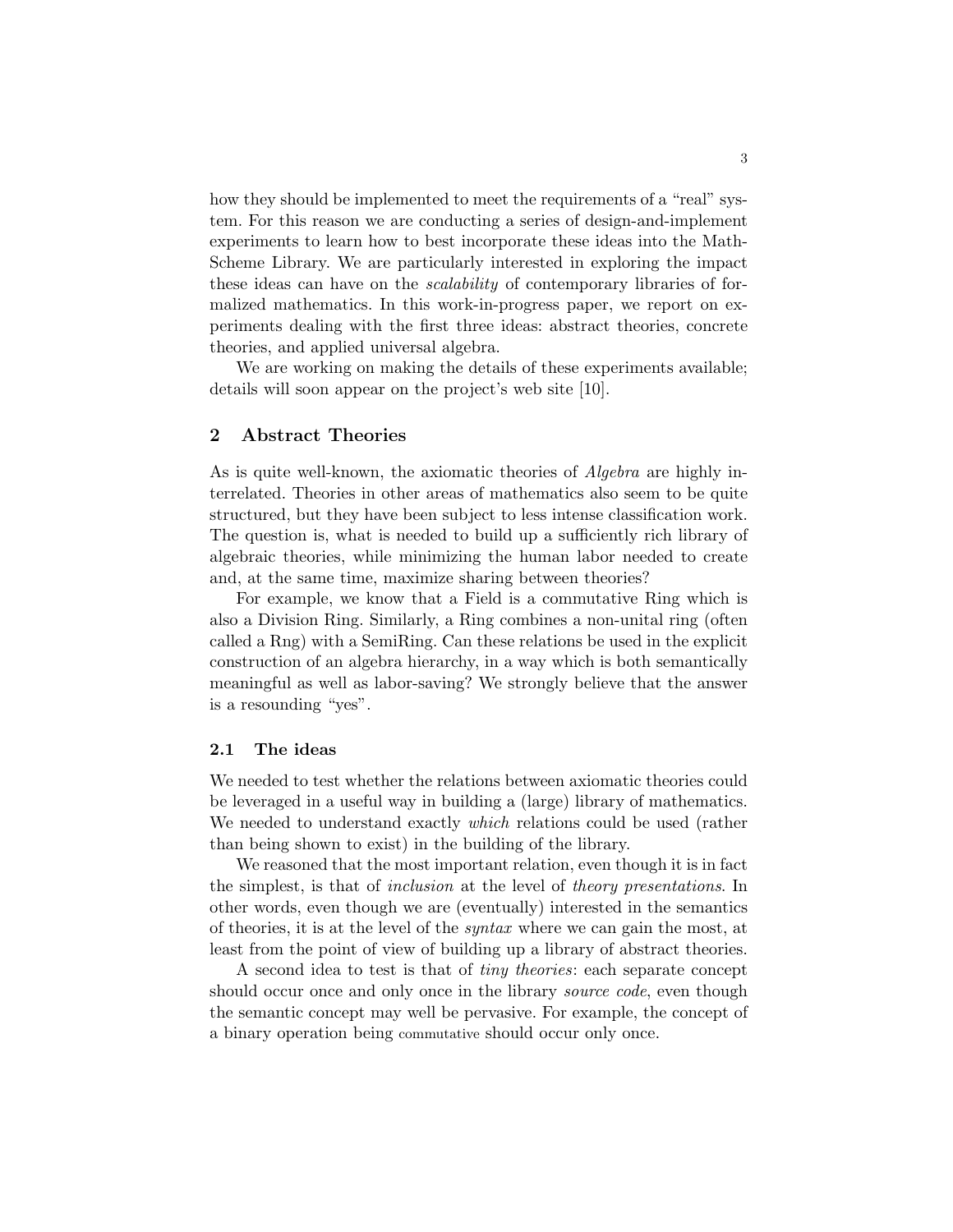## 2.2 The experiment

To pick up on the example of Field and Ring, our library source contains the statements

```
Ring := combine Rng, SemiRing over SemirngField := combine DivisionRing, CommutativeRing over Ring
```
defining Ring and Field respectively.<sup>1</sup> But where does a Ring structure really come from? More precisely, where do a (multiplicative) semigroup and an (additive) monoid first "cross" to form the core of a ring? By combing through sufficiently detailed algebra textbooks, one encounters the notion of a left near semiring which seems to fit the bill. And indeed, we define

```
LeftNearSemiringoid := combine Semigroup, AdditiveMonoidover Carrier
LeftNearSemiring := LeftNearSemiringoid extended by {
  axiom left Distributive *+: left Distributive ((*), (+);
  axiom \; left0 \; : \; leftAnnihilative \; ((*) , 0)}
```
where the LeftNearSemiringoid<sup>2</sup> is a pure combination of a Semigroup and an AdditiveMonoid which share the same Carrier set and nothing else. A LeftNearSemiring then adds two axioms, left distributivity of  $*$  over  $+$  and that 0 is a left annihilator for ∗. Note how this second definition does not in fact properly obey the rules of tiny theories: it introduces two concepts at once. We have thus discovered that there are in fact two intermediate algebraic structures in between a LeftNearSemiringoid and a LeftNearSemiring.

But what is a LeftNearSemiring? Figure 1 shows a more "classical" presentation of this theory. It shows a carrier type U, a constant 0, and two operations ∗ and + over that carrier type, and the six axioms of a LeftNearSemiring. We call the theory in Figure 1 the expanded version of the LeftNearSemiring theory (defined above). This expanded version is what we are interested in specifying, but not what we want to enter (as a human): this would be incredibly tiresome as well as error-prone to do for even a small number of theories. We are flabbergasted that this is nevertheless essentially how it is done in all current large libraries of mathematics, either for theorem proving purposes or for computer algebra.

 $1$ <sup>1</sup> The semantics will be described later on, we hope the syntax is sufficiently evocative to not need a detailed explanation at this moment.

 $^{\rm 2}$  This is our name for this structure; we could not find another name in the literature.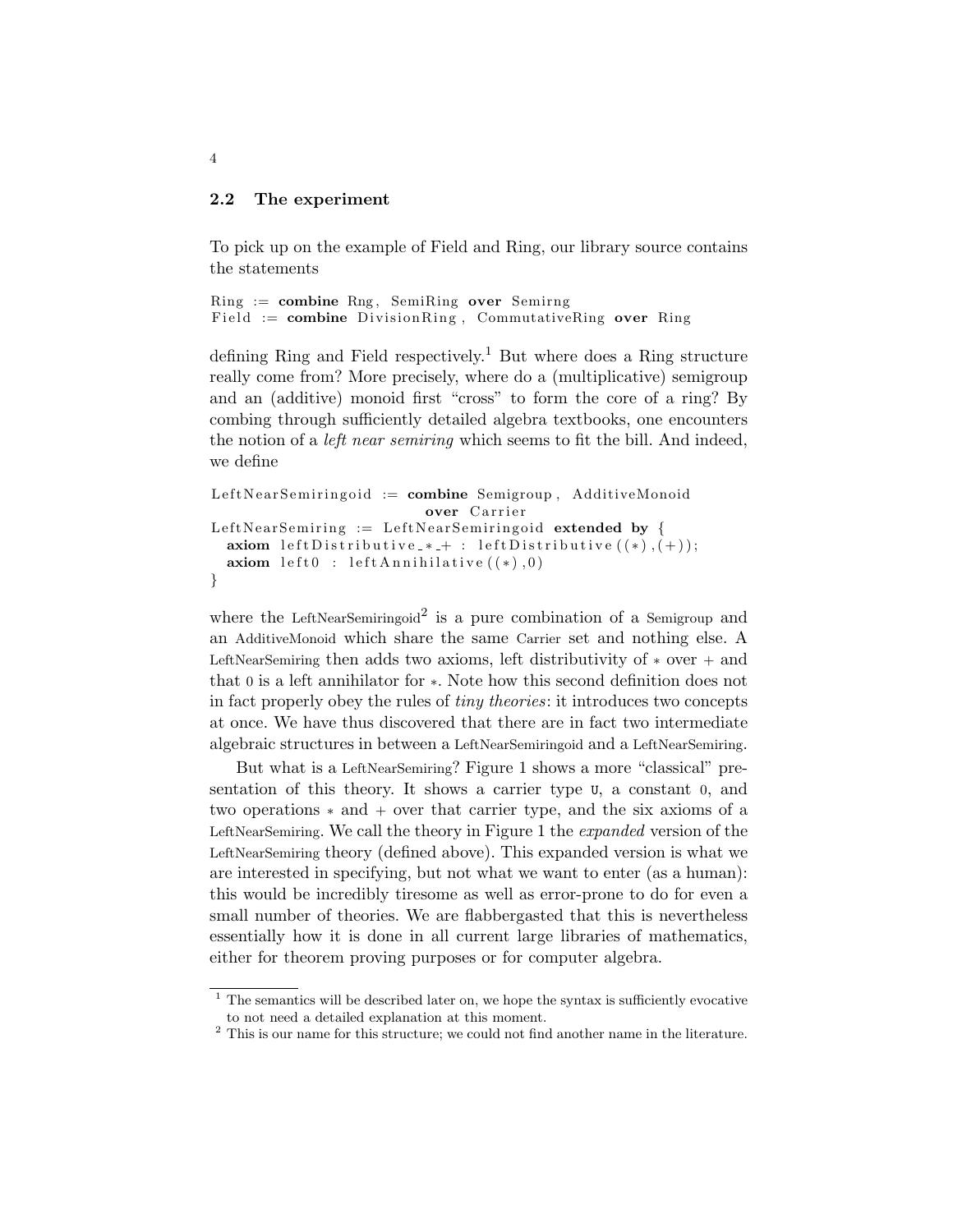LeftNearSemiring  $:=$  Theory {  $U : type;$ ∗ : (U, U) −> U;  $+$  : (U, U)  $\rightarrow$  U;  $0$  : U; axiom right\_Identity\_+\_0 := for all  $x : U$ .  $x + 0 = x$ ; axiom left I d entity  $+10 :=$  for all  $x : U. 0 + x = x;$  $axiom$  left Distributive\_ $*$ \_ $+$  := for all  $x, y, z : U. x * (y + z) = (x * y) + (x * z);$ axiom left $0 :=$  for all  $x : U$ .  $0 * x = 0$ ;  $axiom$  associative<sub>-+</sub> := for all  $x, y, z : U.$   $(x + y) + z = x + (y + z);$  $axiom$  associative\_ $* :=$ for all  $x, y, z : U.$   $(x * y) * z = x * (y * z)$ 

Fig. 1. LeftNearSemiring theory presentation

Significantly more difficult was building the "base" of this theory<sup>3</sup> hierarchy. Figure 2 shows the first few lines. The reason this was difficult was that it took a certain amount of time to convince ourselves that we really needed that many "trivial" theories in order to later reap the benefits of this extreme modularization.

At the root of this network is the empty theory containing no concepts (e.g., types or operations), although the full internal logic of the system is implicitly present in the Empty theory. A theory called Carrier extends the empty theory adding a universe type U. Theories can be extended in multiple ways. One extension of Carrier called Pointed adds a constant e of type U. Another extension of Carrier called Magma adds a binary function  $*$  of type (U,U)  $\rightarrow$  U, which it "gets" from BinaryOperation through a renaming. Other extensions adds axioms to the theory. For example, the theory called Semigroup adds to Magma an associative axiom for \*. Each extension defines an inclusion at the level of theory presentations, from the smaller theory into the larger. At the level of the theories themselves, the induced theory morphisms are considerably more complex.

Using this process of building algebraic theories, we have built up 201 (presentations of) theories, including BooleanAlgebra, Diod, KleeneAlgebra, MoufangLoop, OrthomodularLattice, Quandle, StarSemiring and VectorSpace, and a large network of morphisms relating these theories to each other.

<sup>3</sup> Strictly speaking, these are all theory *presentations* rather than theories, but we will address this point later.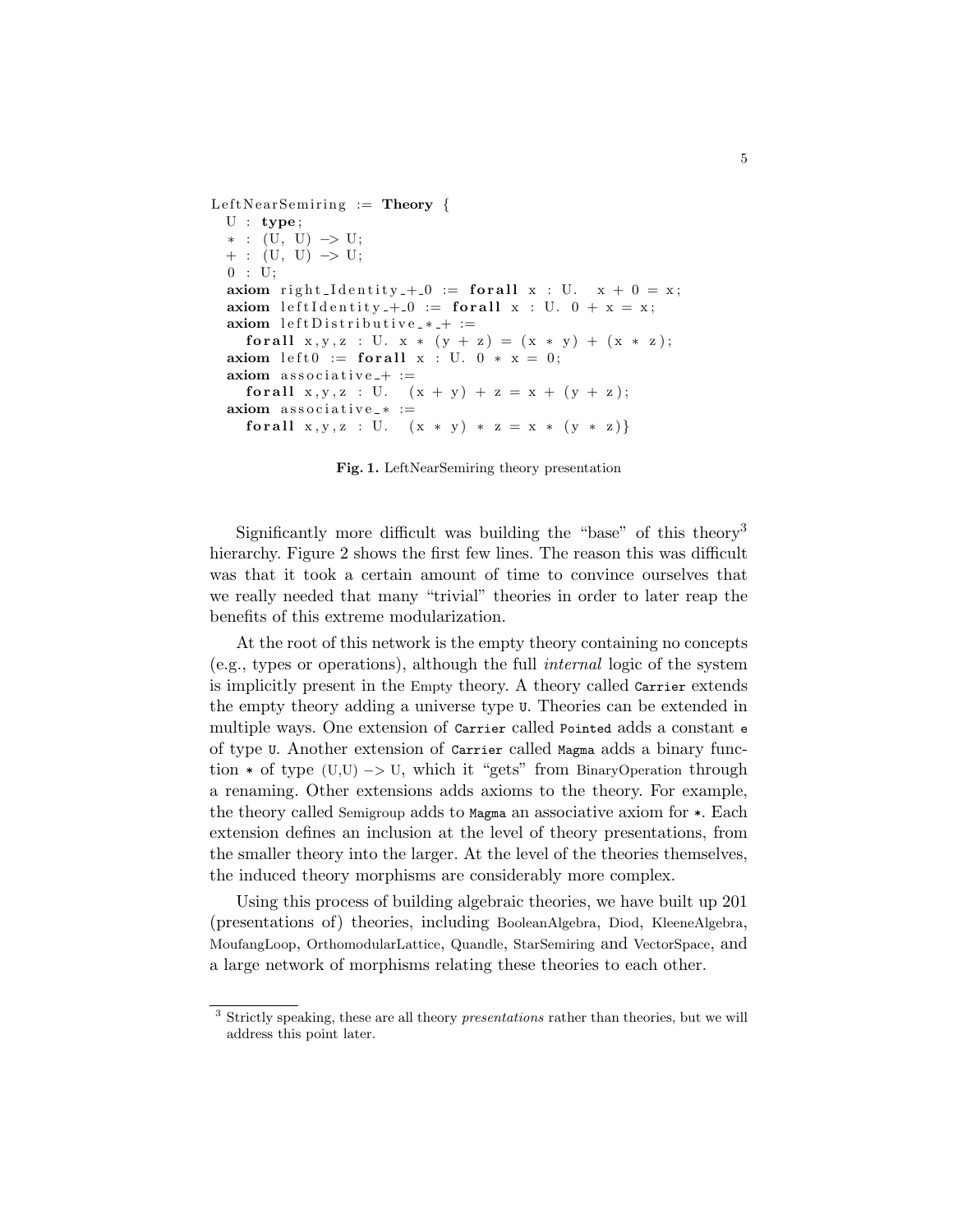```
Empty := Theory \{\}Carrier := Empty extended by { U : type }
Pointed Carrier := Carrier extended by {e : U}UnaryOperation := Carrier extended by { prime : U -> U }
PointedUnarySystem :=
  combine UnaryOperation, PointedCarrier over Carrier
DoublyPointed := Pointed Carrier extended by \{e2 : U\}BinaryOperation := Carrier extended by { ** : (U,U) \rightarrow U }
Magma := BinaryOperation [**|->*]CarrierS := Carrier [U |-> S]MultiCarrier := combine Carrier, CarrierS over Empty
UnaryRelation := Carrier extended by \{ R : U ? \}BinaryRelation := Carrier extended by {R : (U,U)?
InvolutiveUnarySystem := UnaryOperation extended by {
  axiom involutive_prime :
    for all x: domain ( prime ). prime ( prime x ) = x
}
Semigroup := Magma extended by {
 axiom associative_* : associative ((*) }
```
Fig. 2. Base of theory hierarchy

## 2.3 The method

We have a formal grammar for the MathScheme language, as well as a notion of how certain terms *expand*. The underlying semantics is based on the category of presentations of multi-sorted theories (over the logic Chiron  $[6, 7]$ , where theory morphisms are induced by signature mappings. In other words, for theories T and  $S, T \rightarrow S$  if there is a renaming  $\rho$  of T such that  $\rho(T) \subset S$ , where inclusion is with respect to intensional equality of all components of a theory. extended by and renaming (see the definition of Magma in Figure 2) induce the obvious morphisms. A statement like combine A,B over T then means the pushout of the induced diagrams, where it is assumed that we can infer the morphism from T to A, and T to B.

We have code which implements these constructions. More precisely, we have a base language of theories (very classical) as well as theory combinators. These combinators are "theory constructions", which can be "expanded" according to the (informal) semantics above. Figure 1 shows the actual result of expanding LeftNearSemiring.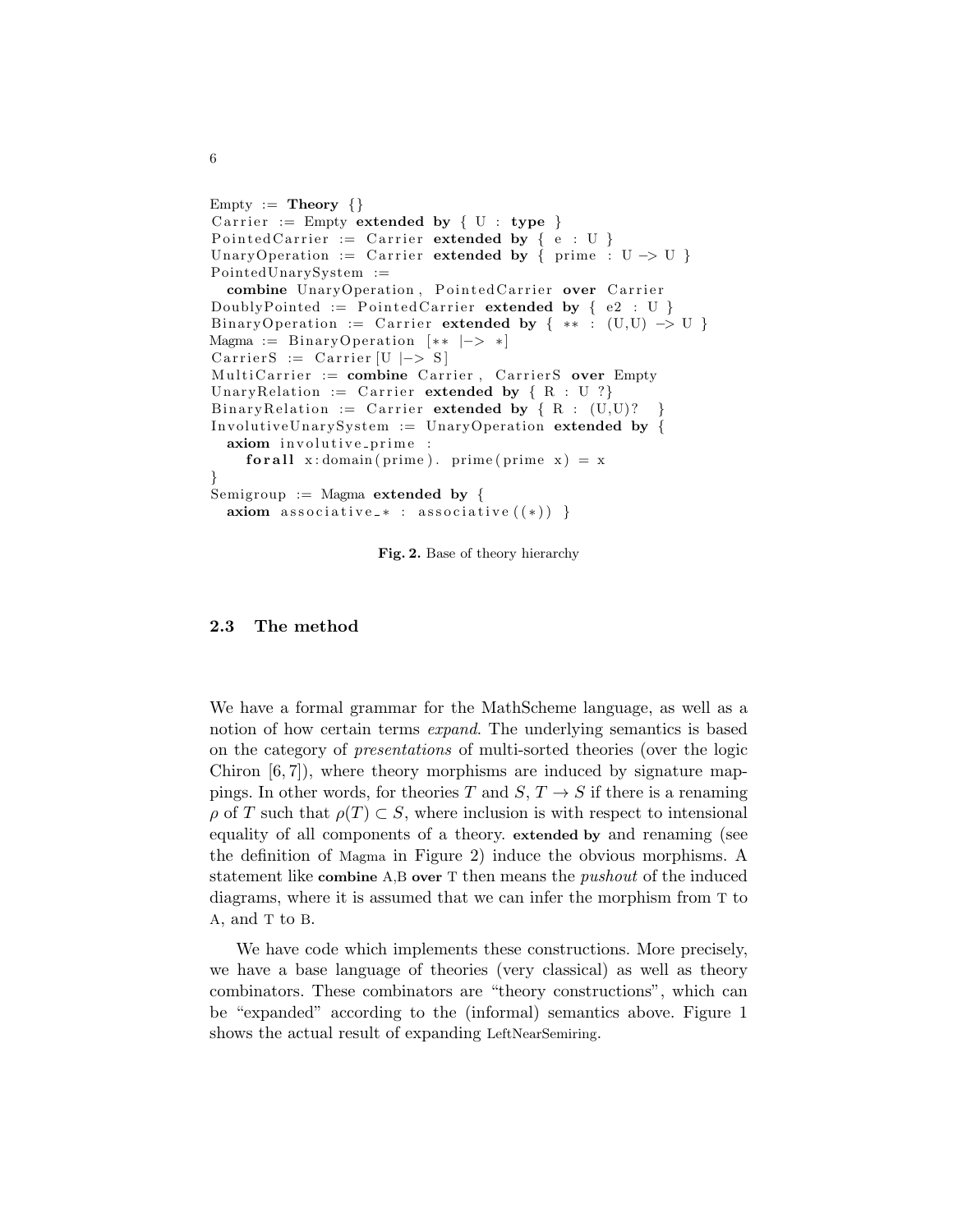## 2.4 The results

This particular experiment is our most successful. Both ideas (that it is at the level of the syntax of theory presentations where there is the most reuse, and that to achieve this every concept should be presented only once) really have proven themselves. What we did discover, however, is that we focused too much on theories, and that the most important structure is really present in the theory morphisms induced by our constructions. We are currently conducting further experiments based on this new knowledge.

It is important to note that our claims to novelty (if any) are largely on the engineering aspects of our library: while the underlying ideas are old, we have not found anyone who has pursued these ideas as systematically as we have, nor to the scale which we have. A significant part of our infrastructure work was forced upon us because of the scope of our library.

# 3 Concrete Theories

A concrete theory is often known as a structure. While most abstract theories admit many models (even up to isomorphism), concrete theories are those which by construction admit a single model (again, up to isomorphism).

# 3.1 The ideas

Basically we wanted to see if the same ideas that we used for abstract theories also worked for concrete theories. Certainly many concrete theories are well-known to be parametric, but what other structure could we leverage?

#### 3.2 The experiment

While the most fundamental concrete theories are the empty theory and the Unit theory (of a singleton carrier set), the first important, non-trivial concrete theory has multiple names: 2, bit, and bool. One of the simplest presentations of this theory can be given in our language as

```
Bit_Base := Empty extended by {
  Inductive bit
    | 0 : bit| 1 : b i t
}
```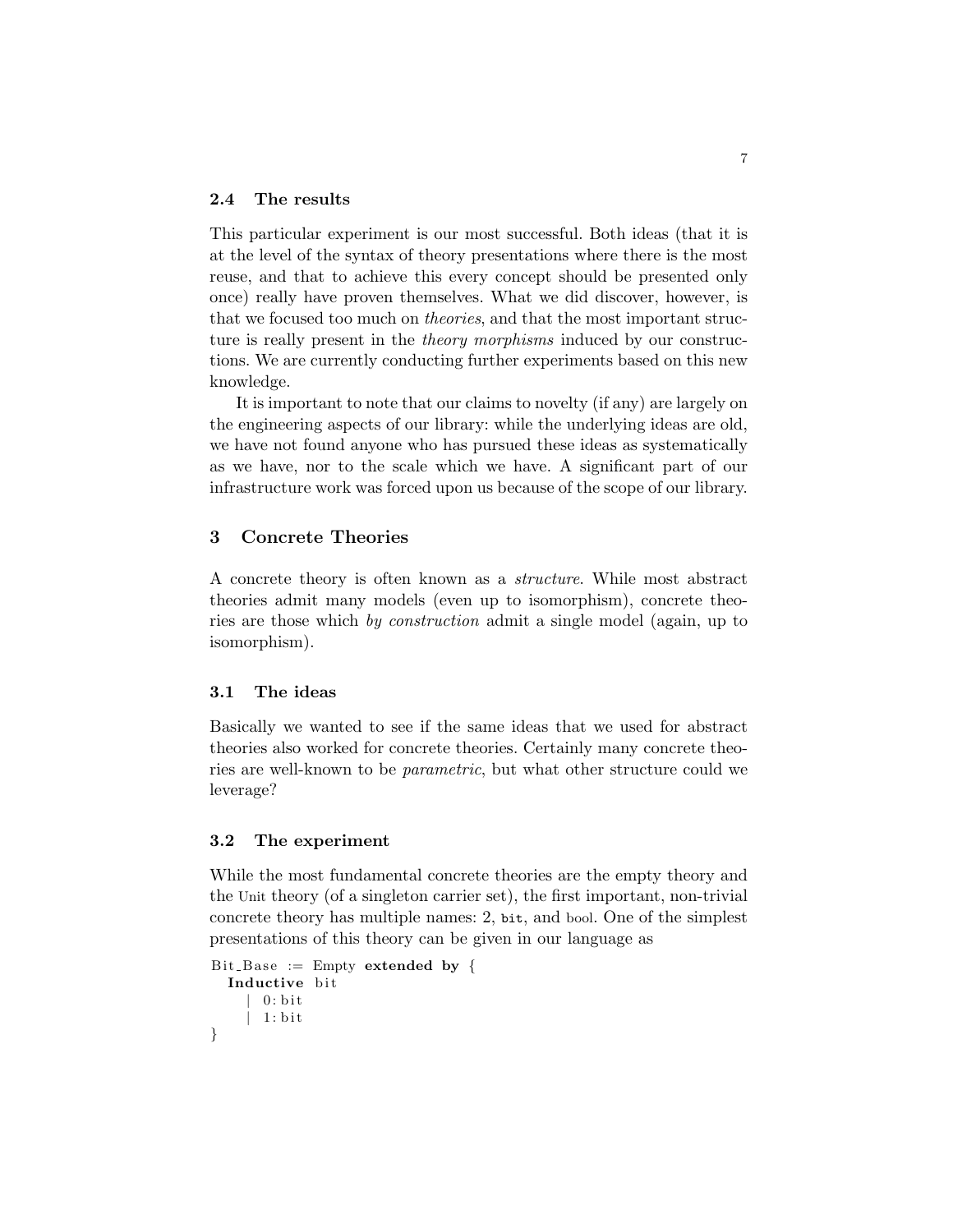It should be noted that 0 and 1 here are simply identifiers, and carry no special meaning to the system. It is also possible to give an axiomatic presentation of the same theory, viz.

```
Bit_Base_Abstract := Empty extended by {
  bit : type
  1: bit0 : bitaxiom: for all b: bit . b = 1 or b = 0axiom: \textbf{not}(1=0)}
```
which is isomorphic to the previous theory. We prefer the first (more functional) presentation as we get the axioms "for free" by the definition of an inductive type in the underlying logic.

Here too we try to follow the same principle as before, which is to try to augment each of our (concrete) theories with a single concept at a time. This also makes reuse much simpler. For example, we may wish to define a concrete function and between bits. (It is named bit and so as to not clash with the and from the internal logic).

```
Bit_And := Bit_Base extended by {
  bit_and : (bit, bit) \Rightarrow bit;bit_and (x, y) = \case x of {
     | 0 \implies 0| 1 \Rightarrow y}
}
```
As can be seen, the language provides pattern-matching for inductive types. A more comfortable theory of bits would combine more operations, as indicated by our "basic" Bit theory:

```
Bit := combine Bit\_And, Bit\_Or, Bit\_Not,
               Bit Implies, Bit Xor, Bit Xnor over Bit Base
```
These pieces, via renaming, augmented with additional operators (like modal operators) can also be used for creating various logics.

We can proceed in the same manner for a theory for characters, and similar enumerative theories. In essentially the same way, we can also define the natural numbers, following the classical definition of Peano<sup>4</sup>.

What seems next, at least for computer scientists, would be a theory of finite sequences of bits (words). Experience tells us that the proper way to do this first involves creating polymorphic theories for (finite) sequences. A sequence is just a (total) function from nat (seen as a countable linear

8

<sup>4</sup> Naturally these natural numbers will only be used in proofs and properties. We will need a better representation for actual computations.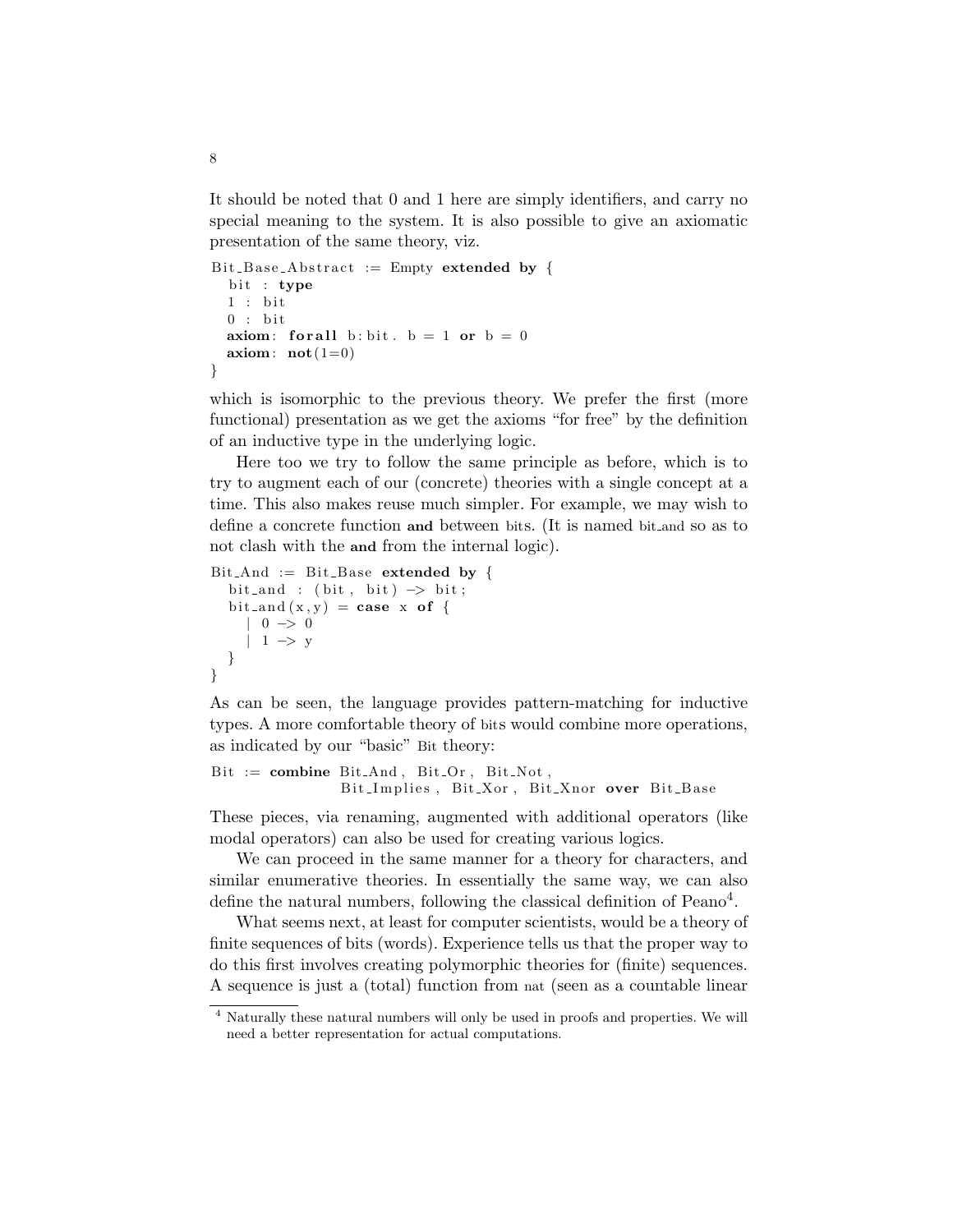order) to a set. A finite sequence can be modeled in at least four different ways: as a restriction of a sequence to an initial segment (of nat), as a partial sequence guaranteed total on an initial segment, as a (total) function on an initial segment, or as a list of elements.

In other words, a sequence is not quite a concrete theory, as the above models are not entirely equivalent. We can get one concrete version by specializing the theory of lists to bits:

```
List := Carrier extended by {
  Inductive list
    nil : list
    cons : U \rightarrow list \rightarrow list ;}
Bit Carrier := instance Bit Base of Carrier via [ bit |-> U|BitList := combine List, BitCarrier over Carrier
```
An instance encodes a non-inferable arrow, which is needed to make the combine (pushout) work properly.

We could similarly instantiate the other models, and each has advantages and disadvantages. Ultimately, all four should be available (and proven equivalent), but at this point we needed to make a choice.

In reality, we would not form the BitList theory as an instance of just the carrier, but rather from a (conservative) extension with convenience functions like length, map, zipWith, etc. added. Similarly, we would really want to combine an enriched List with an enriched Bit theory to form a "useful" theory of finite bit strings.

We have developed theories for a variety of data-structures (trees, graphs, lists, stack, queue, dequeue, multiset, functional maps, etc.), various kinds of numbers, some machine-oriented types, as well as some algorithms over these. For example, we have a model of the SHA 256 algorithm specified (constructively).

# 3.3 The method

The work was done in a different manner: rather than immediately start with *tiny theories*, we started with more classical axiomatizations (as found in a variety of textbooks) for the various structures. The hope was that we could then "see" the relations between structures, and perform stepwise abstractions from our (large) theories into a network of tiny theories.

We also started out by writing a lot of the theories in a rather relational (axiomatic) style, and only realized part way through that most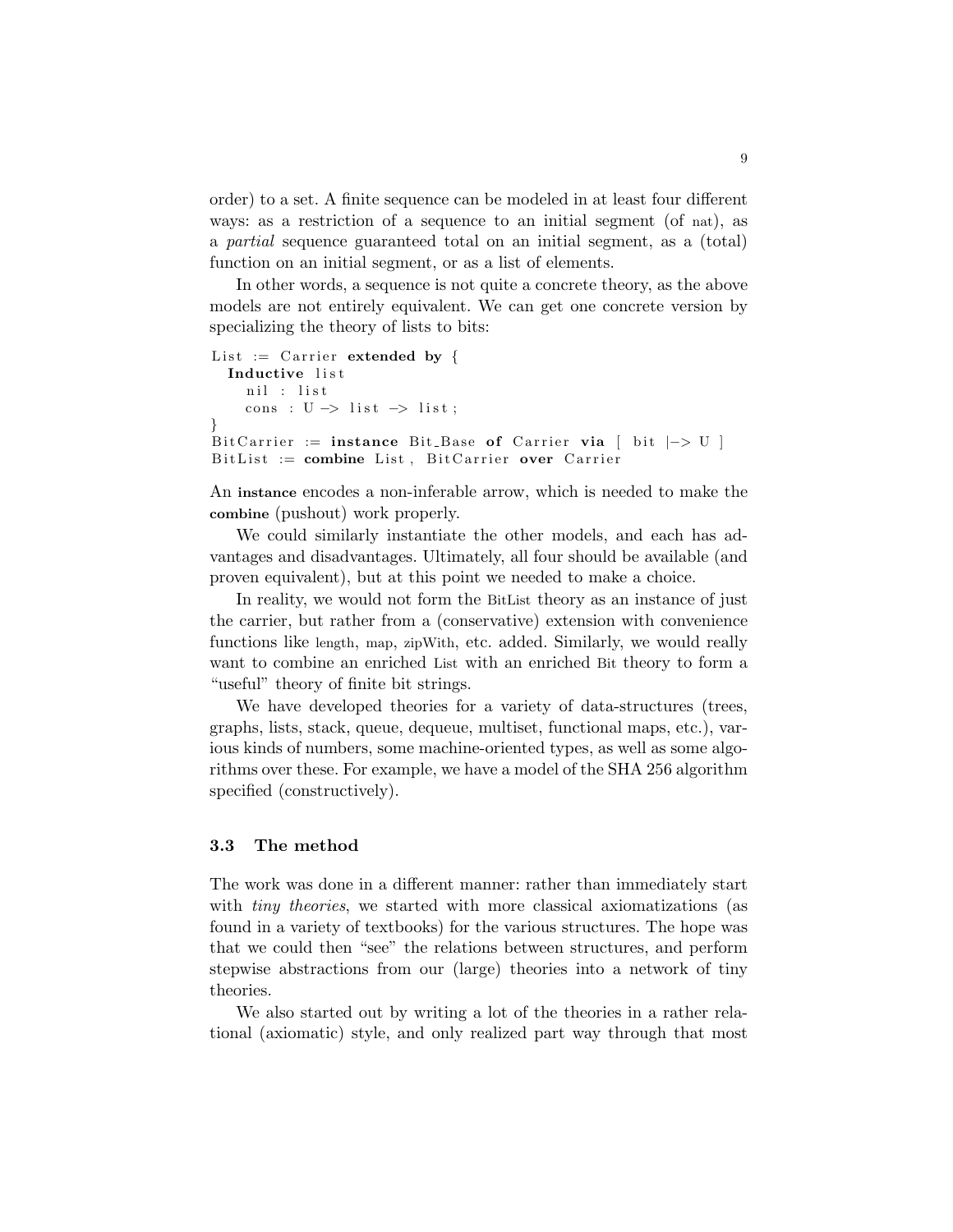of these also admitted purely functional, fully constructive axiomatizations. As these are easier to leverage, as well as being more appropriate for concrete theories, some rewriting was necessary.

#### 3.4 The results

While we have been working on building concrete theories for two years, it is safest to call this experiment as being fully in-progress. We have rewritten most of our library of concrete theories twice now — and will likely do so again. We keep finding new ways to express these theories which nicely factor out common components. However, the kinds of commonalities we find seem to be of a somewhat different kind than that present in abstract theories. Thus we need different tools to capture these relations.

Particularly intriguing is that sometimes the very same semantics (classical constructions in category theory, in particular colimits) is best specialized into a number of different features, rendered with quite different syntax. Concrete theories are "instances" of abstract theories, and we are still trying to fully leverage the consequences of this.

We have definitely learned that concrete theories need to be defined constructively. This is not entirely obvious: every textbook specification of a stack contains axioms which are not functional. It is easy to forget that a stack is an abstract data type, and so should be treated as an abstract theory. But, unfortunately, the abstract theories of classical abstract data types have yet to be classified into an organized whole, as have the abstract theories of mathematics. We are working on this.

The kind of parametricity we offer is essentially that of ML modules (see List in section 3). This is suboptimal, as we know that List could be made "parametrically polymorphic". For concrete theories, this makes no effective difference, but we are nevertheless unhappy with this.

## 4 Applied Universal Algebra

Universal Algebra is the study of algebraic theories, rather than algebraic structures themselves. In other words, rather than studying groups, it is the theory of groups which is studied. Seen another way, it is the study of presentations of theories, which is exactly what we have been dealing with in the previous two experiments.

What universal algebra brings is a uniform view of these as well as a number of constructions. Of course, category theory does the same in a more general setting. But for our purposes, it is the more "concrete" constructions of universal algebra which more readily bears fruit.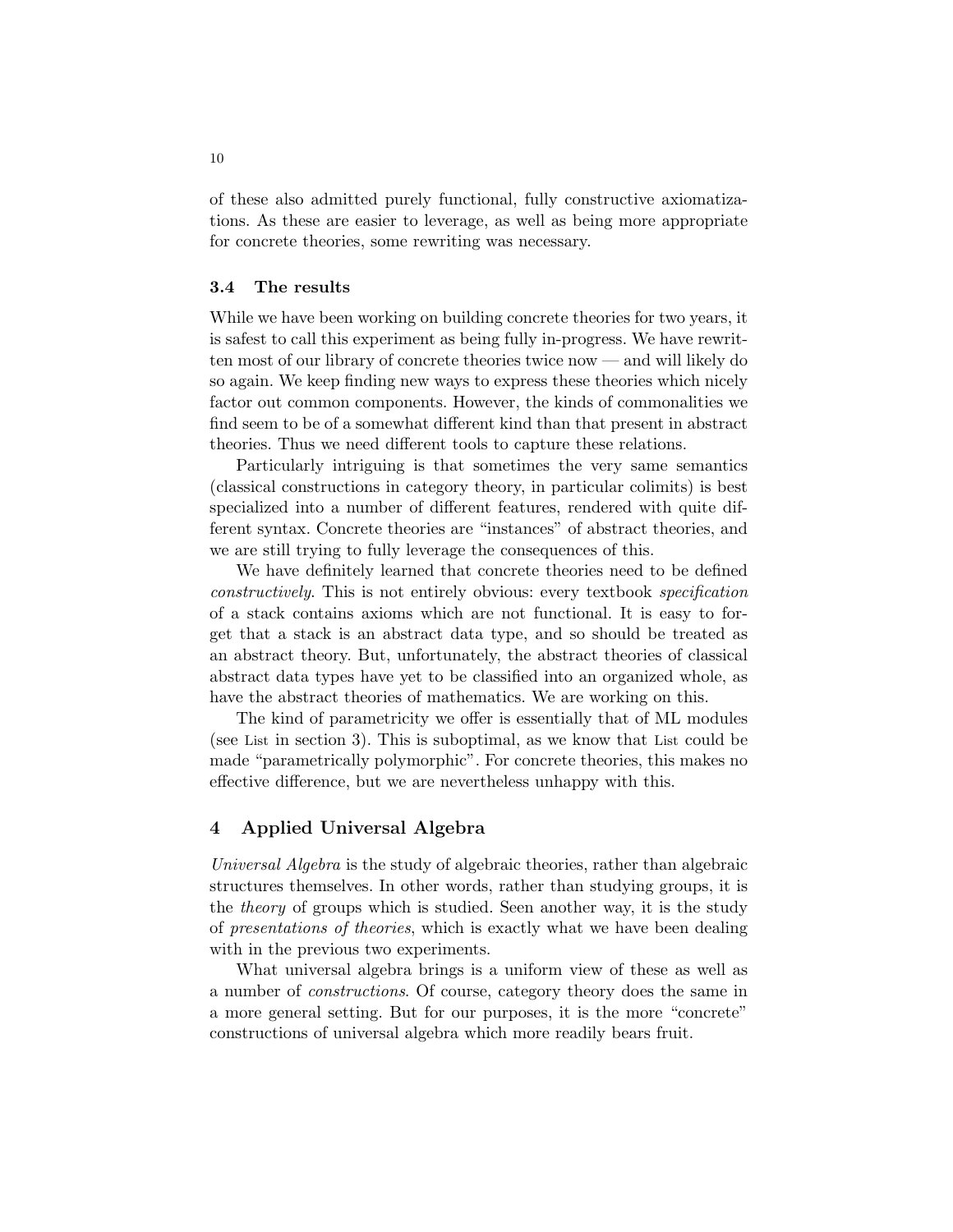### 4.1 The ideas

We know that some constructions apply "uniformly" to most algebraic structures. For example, for single-sorted algebras, there is a uniform notion of *homomorphism* between them. Thus, rather than trying to have a human write what a T homomorphism is for  $> 200$  theories T, we hoped that we could automatically derive this from a presentation of T. Similarly, we should be able to derive some notion of a sub-T-theory, direct product, etc.

Furthermore, as we are in a setting where we have access to syntax as well as semantics, we can hope to derive the language of a theory automatically. We wanted to explore if this was in fact feasible, as well as see what other constructions we could automate.

#### 4.2 The experiment

We chose to implement the following constructions:

- 1. The construction of a type whose values represent the models of an arbitrary input theory. As is done elsewhere, these are encoded as dependently-typed records (i.e., telescopes).
- 2. The construction of the "term algebra" of a theory, as an inductive type.
- 3. Automatically defining the concept of homomorphism of an arbitrary input theory.
- 4. Automatically defining the concept of substructure of an arbitrary input theory.

Examples will illustrate these ideas better than formal definitions. The declaration

type semigroup  $=$  TypeFrom (Semigroup)

in the context of a Theory means (i.e., is expanded to)

type semigroup =  $\{U: \text{type}, *:(U, U) \rightarrow U,$  $\text{associative}_{-*}: \text{ProofOf}(\text{for all } x, y, z : U.$  $(x * y) * z = x * (y * z))$ 

where Semigroup was defined in section 2.

Obtaining the term algebra of a theory is just as simple:

MonoidTerm := Theory  $\{ \text{type MTerm} = \& \text{Monoid} \}$ 

denotes the inductive term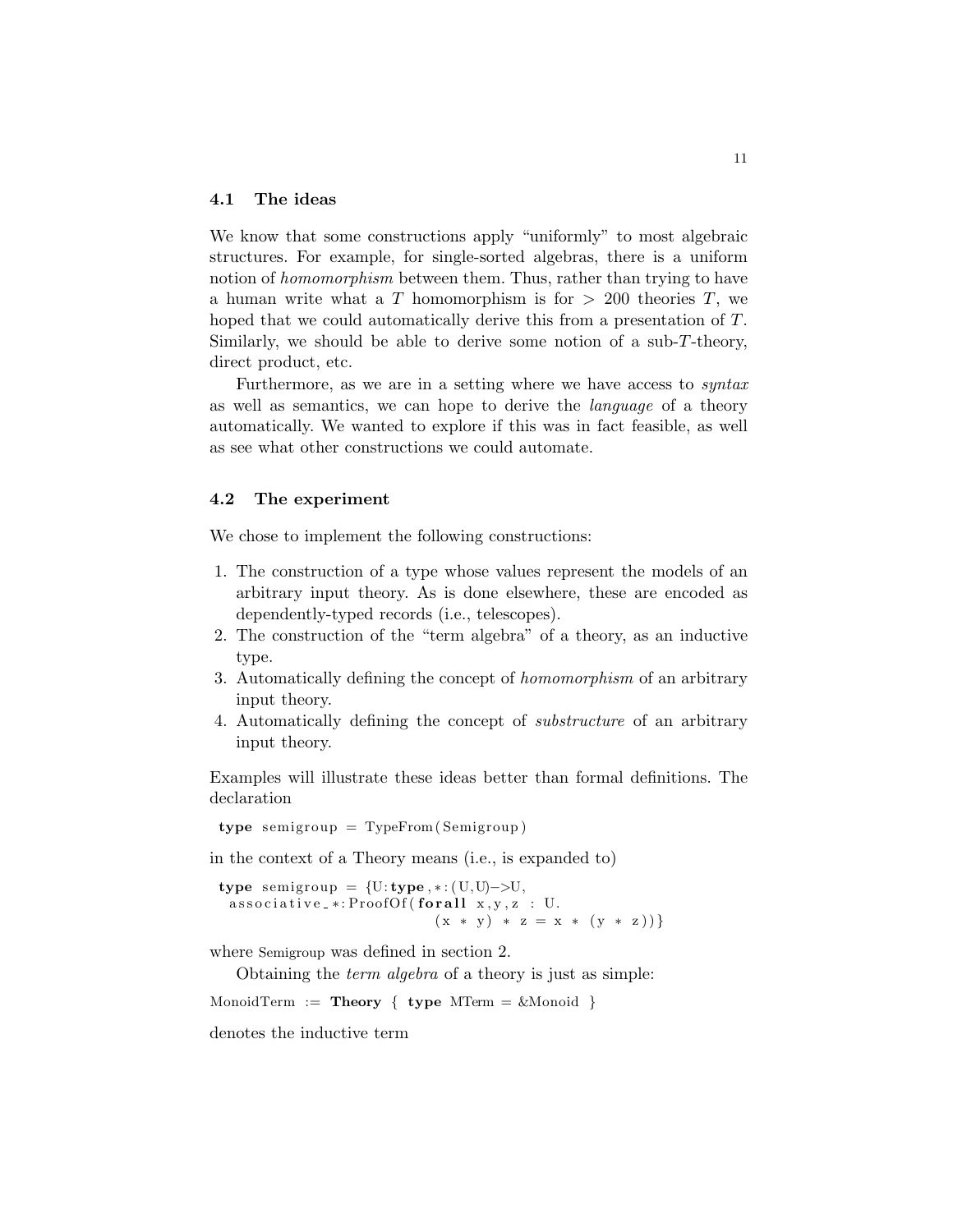```
MonoidTerm := Theory {
  type MTerm = data X.
    \#e : X\#* : (X, X) \rightarrow X}
```
MTerm is then exactly the set of free terms over the language of Monoids. We can then see associativity as an equation between two values of MTerm.

We can continue in the same way for homomorphism. We have that

```
SemigroupH := Homomorphism(Semigroup)
```

```
means (expands to)
SemigroupH := Theory {
  type\ SemiGroupType = TypeFrom (SemiGroup);
  A, B : SemiGroupType ;
  f : A.U \rightarrow B.U;
  axiom pres_*: for all x, y:A.U . f(x A.* y) = f(x) B.* f(y);}
```
In other words, as expected, given two Semigroups, a homomorphism is a function between their carrier sets which preserves multiplication. In general, it is a function between carrier sets which preserves all operations, including nullary operations, i.e., constants.

Lastly, a substructure is one where a subset of the carrier set of a structure itself carries the structure. For example,

 $SubSemigroup := Substructure(Semigroup)$ 

```
means (expands to)
```

```
SubSemigroup := Theory {
 type SemiGroupType = TypeFrom(SemiGroup);A : SemiGroupType ;
 V : type;axiom V \leq: A.U;axiom pres_*: for all x, y:V . defined -in(x A.* y, V)}
```
where <: denotes subtyping and defined−in is a definedness predicate, coming from the underlying logic. When A.U (and thus V) is a set, this is just set membership.

# 4.3 The method

Implementing each of these transformations turns out to be quite straightforward. Each turns out to be a simple traversal of the structure of a theory which maps each component in a precise manner to the target.

12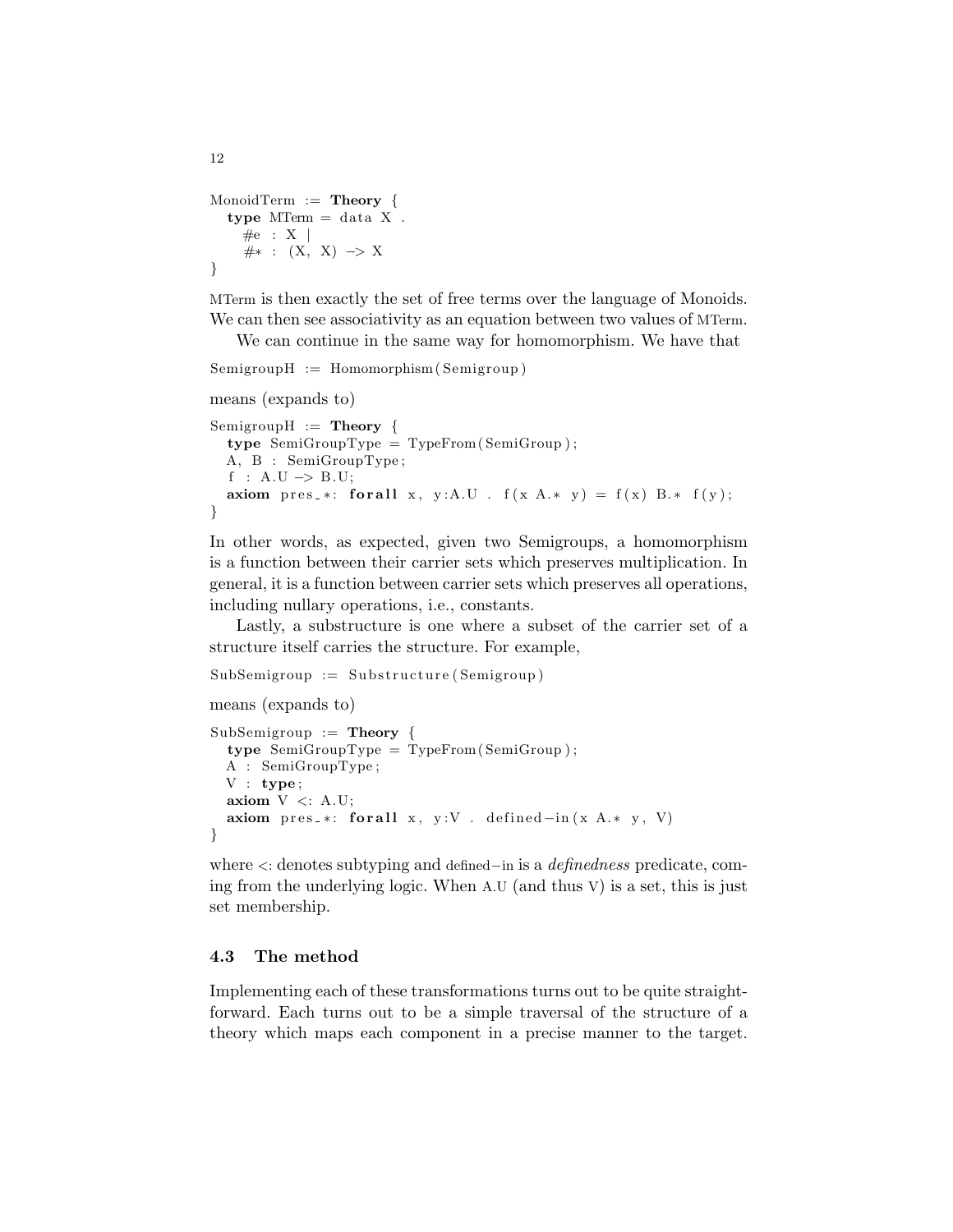The only difficulty is actually to decide on a what form each concept (homomorphism, substructure, etc) should take. Once this choice is made, the examples above give sufficient information to extrapolate the implementation. Given general enough traversal combinators, these are all less than 10 lines of Objective Caml code to implement (the combinators are OCaml versions of the Haskell package Multiplate [11]).

### 4.4 The results

The efficiency savings are quite significant: we can automatically obtain definitions for the above 4 concepts for all of our theories,  $> 200$  of them, at a single stroke. Furthermore, if we decide to make a change to the details of how we want, say, substructures handled, we only have to change our generator. When we define new structures, we do not have to worry about defining homomorphisms, substructure, etc. for them — these are all automatically derived for us.

Our method does highlight something frequently encountered in a formalization context: textbook presentations of certain concepts frequently omit "obvious" axioms. For example, we correctly generate

axiom : for all  $x$ ,  $y$  :  $V$ .  $f(h + h) = h(x) + h(y)$ ; axiom : for all  $a : F$ . for all  $x : V$ .  $h(a*x) = a*h(x);$ axiom : for all  $x : V$ .  $h(-x) = -h(x)$ ; axiom :  $h(0) = 0$ ; axiom :  $h(1) = 1$ ;

for specifying a homomorphism of F-vector spaces, while textbooks will all too often only mention the first two axioms.

# 5 Work of Influence

The amount of related work is enormous, and even properly reviewing the work which has had a clearly identifiable influence on us would more than double the length of this paper. We will restrict ourselves to highlighting a few items which have had a significant impact on our work.

Some influences are obvious: the first author has learned heavily from the successes and failures of Maple, while IMPS [8] served the same purpose for the second author. Further afield, the work of Douglas Smith[14, 15] on specification morphisms and the use of categorical constructions in specifications should be clearly visible.

We have looked at quite a few libraries of mathematics, and we should in particular mention those of CASL [3] and Axiom [9] as well as the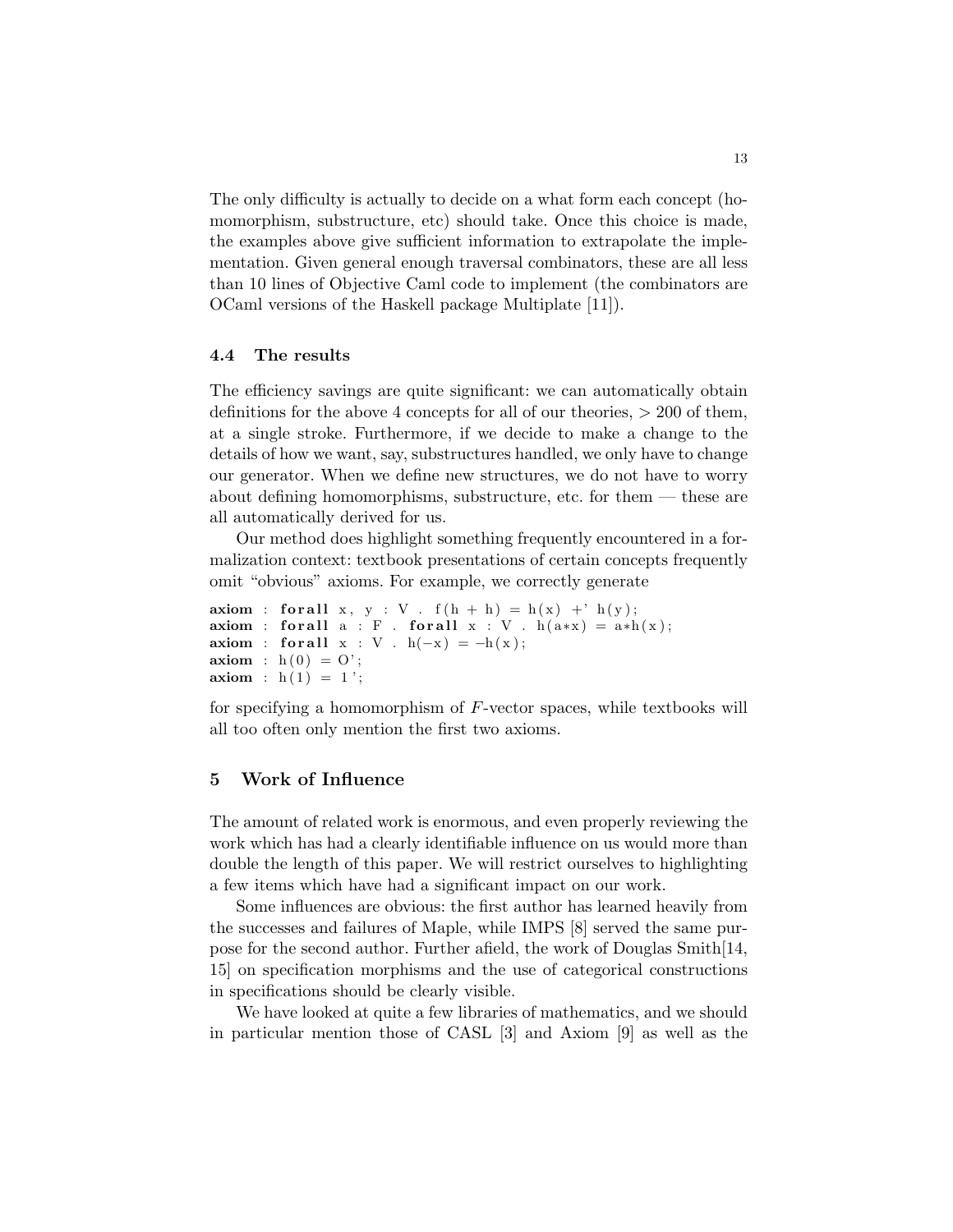Wikipedia page [16] as sources of inspiration. The wikipedia page gave us the right scope to aim for, and CASL and Axiom's libraries, while nice, also convinced us that too naive an approach would take way too much human effort to achieve our goals.

Last but not least, D. Parnas's ideas on modularization and information hiding [12] and E. Dijkstra's on separation of concerns [4] are pervasive to our approach. The root of our use of generative techniques as applied to mathematical software [2] actually finds its roots in Parnas's ideas on Program Families [13].

## 6 Conclusion

We knew that there was a lot of structure present in the theories of mathematics. But the principal lesson learned from this work is that "a lot" is a serious understatement. More significantly, this structure can be directly leveraged for the practical purposes of building a large library of mathematics at a reasonable cost of human effort. The resulting "source code" is both readable and rather small in size, even though the information it captures, in expanded form, is dauntingly large.

We learned that there is also some "higher order" structure in these theories: we can see duplication in our current library because we are "replaying" the same constructions on top of different starting theories. We are currently working on capturing this structure present at the level of graphs of theories. We actually stopped adding new theories to our library as we found that a large number of them should have already been present if we had features for working with graphs of theory constructions.

We also learned that there is still a fair amount of classification work which needs to be done on the "theories of computer science". We have gotten frequent glimpses of structure as rich as that known in mathematics, but we have not found these ideas in the literature.

Some theories are partly concrete and partly abstract: polynomials over an arbitrary Ring are probably the best known example. More subtly, polynomials are sometimes treated as syntactic entities, while other times they are treated more semantically (if your representation for polynomials  $R[x]$  contains x, it is syntactic). We are still perplexed by this.

## References

1. J. Carette and W. M. Farmer. High-level theories. In A. Autexier et al., editor, *Intelligent Computer Mathematics*, volume 5144 of *Lecture Notes in Computer Science*, pages 232–245. Springer-Verlag, 2008.